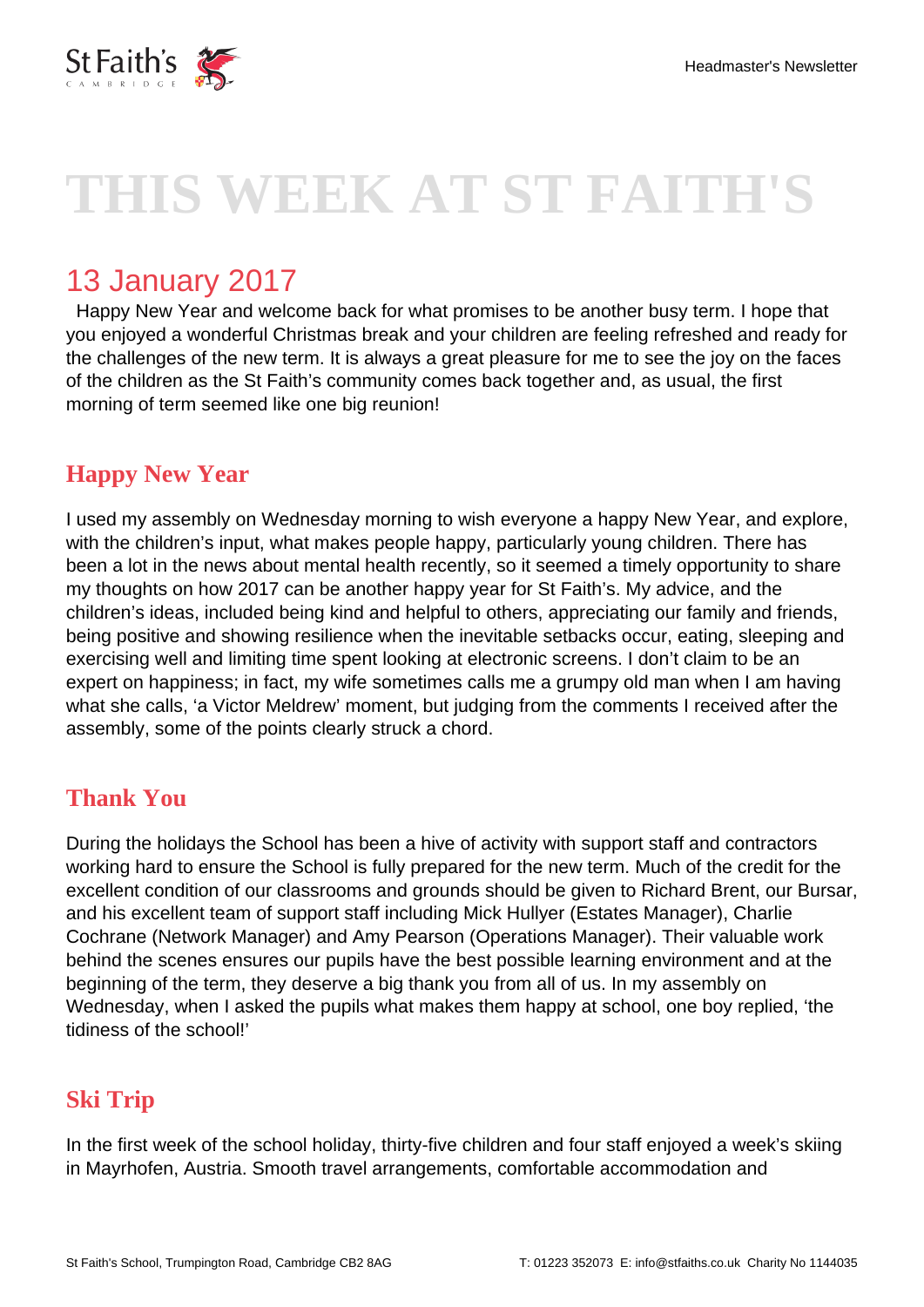reasonable snow conditions made for a great week of skiing and relaxation. I am delighted to say that the trip went very well indeed and everyone arrived back safely, feeling refreshed from a week in the fresh and exhilarating alpine air. The cabin crew on the plane were particularly complimentary about the behaviour of our children, which is always great to hear. My sincere thanks to Miss Kennerley and Mr Leggoe (joint group leaders), Mr North and Ms Cox for all their work in organising and managing this trip so well.

# **Goodnight Mr Tom**

Also, just before Christmas, six of our pupils – Ben Lewis, Anna Bevens, Izzy Bevens, Daniel Morrison, Mya Devi-Edwards and Lucy Haque – performed in the Cambridge Theatre Company's production of Goodnight Mr Tom. It was a splendid play, and particularly enjoyable for me and Jane to see our pupils performing so confidently alongside experienced adult actors.

#### **Senior Singers**

It was a good start to the year for the Senior Singers who enjoyed the privilege of performing in the Jesus College chapel last weekend. They represented St Faith's with distinction, performing alongside professional musicians, and at the same time, helped to raise money for a school in India. Thank you to Ms Overman and Mr Gorick for arranging this wonderful opportunity for our singers and for being with them on the day.

# **Lead School Status Renewed**

It was a happy beginning to the New Year when we heard that the Department for Education has renewed St Faith's status as a Lead School in the Network of Teaching Excellence in Computer Science. In addition to his teaching at St Faith's, Mr Mitchell currently provides advice and support to over twenty schools in their quest to establish and develop their Computing curriculum. I know from their feedback just how valuable his expertise has been in developing Computing in schools across the region.

# **Cambridgeshire Chess League**

Mr Mitchell will be hoping that our chess teams continue to perform well in the Cambridgeshire Chess League when he hosts the twenty-five school teams in the Ashburton Hall tomorrow. I wish our players a most enjoyable morning.

# **School Lunches**

Given the quality of the school lunches I experienced as a pupil, I never thought I would say that in the holidays I miss the school lunches, but I do. Today I chose the sea bream served with